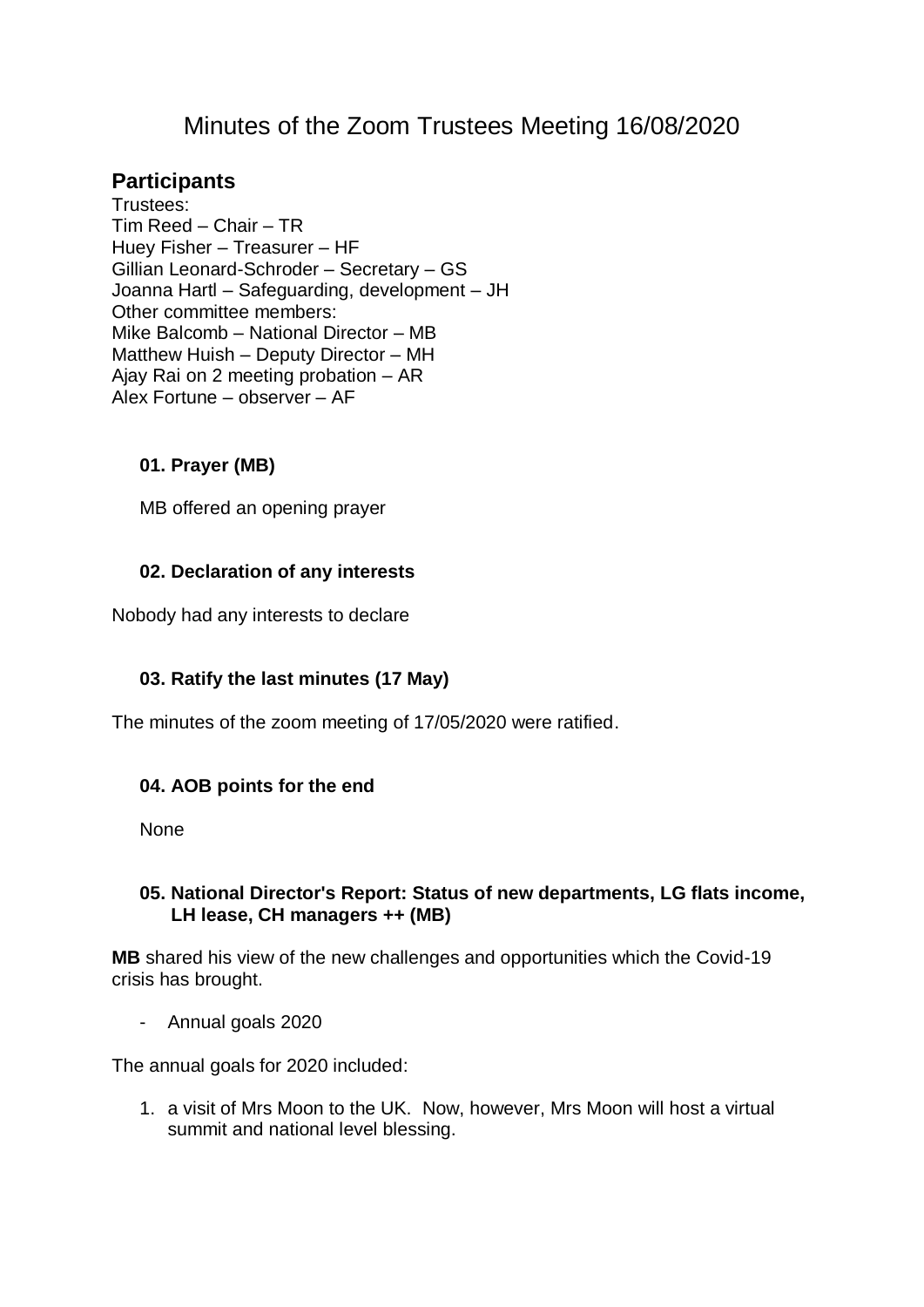- 2. Mrs Moon to meet the Queen. This will not be possible. However, next year is the anniversary of the Little Angels dance troop. MB suggested that Covid-19 permitting, maybe they could visit the UK.
- 3. the UK summit will stimulate outreach and partnerships in some or all of our areas of focus:
- Political leaders
- Religious leaders
- Media
- Youth and young adults
- Major projects

The UK national blessing will be interfaith and multivenue all blessed by Mrs Moon. We have postponed the visits of religious leaders from abroad during the Covid-19 period.

The celebration of SMM 100 and the diamond wedding anniversary will be moved online with only selected venues being used -South London and Cleeve House.

The annual gathering will only take place online.

The CheonBo event which will take place on  $29<sup>th</sup>$  August will also be online.

- 2020 Numerical Goals
- 1. We wanted our active membership to increase by 30%. We haven't made this goal, but in some communities it has increased.
- 2. We wanted our asset portfolio to increase in value by 10%. However, we do not have updated valuations since the Covid-19 virus. Our properties may have gone down in value.
- 3. We wanted our income to increase by 20%, but this has gone down substantially due to tenants moving out or not paying their rent.
- Personnel

We want to strengthen our trustees board with younger trustees such as AF

We need to work with partners, embrace professional help.

Safeguarding was to be focused on young people, now it is focused on adults.

We had a pastors' boot camp and volunteer training.

- Organisational structure chart

At the beginning of the year, the organisational chart was very complicated, so we have simplified it with the creation of three clear departments. The Ministry Department, the Operations Department and the Finance Department. This has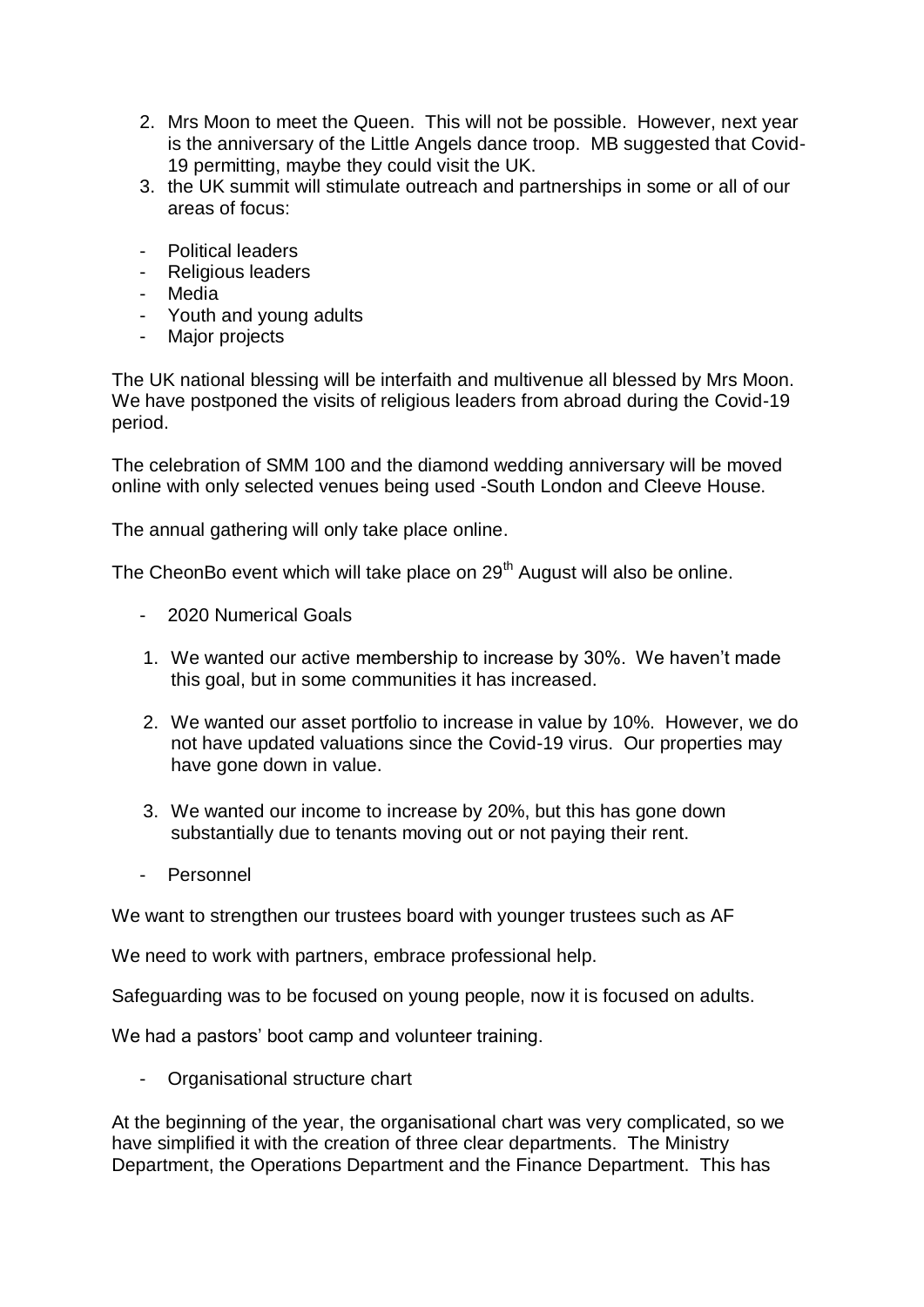been done. The Ministry Department consists of the 9 pastors, Youth and Young Adults and Blessing and Education Departments. The Operations Department includes administration, legal, management of HQ, communications and our website. The Finance Department includes the management of the properties, accounting, audits and banking.

Affiliated organisations – UPF and Women's Federation – report directly to me and I am working with the trustees and the European Office.

The National Council consist of the three department leaders plus one representative of the Council of Communities and one from the Properties and Investment Committee and the heads of the other departments such as Youth, Blessing and Education. The National Council now meets every three months, not once a month as before.

The Senior Management Team consists of myself as the National Director and Matthew as Deputy Director, the Directors of Ministry, Operations and Finance.

#### **Reports of officers, boards and standing committees:**

#### **06. Treasurer's report: Audit, solicitors, accountants re QuickBooks (HF)**

**HF:** I sent out the contents of Eddie's financial report.

Financially, we are doing OK.

We received £45,000 of Gift Aid and we will receive another £6,000 of Gift Aid.

We have also cut down on expenses as our activities have been reduced.

Several rooms at LG are empty. We will try to rent them out again soon.

We have £116,000 surplus, so it is looking OK.

We have found a new accountant. We would have had them start in August, but Jenny (of Natural Numbers) is still working on the accounts for this year. We arebehind on the audit. We will start with the new accountant in September or October.

TR wrote and spoke to Jenny and she is now working with Simon Cunningham of Moore Stephen to try to catch up.

I also contacted a few solicitors and found one to work for us.

We were going to roll out QuickBooks to all the accountants, but we cannot use QuickBooks without letting all the accountants see everything, so we will continue with Excel on the local level, and use QuickBooks to pull all the data together at the national level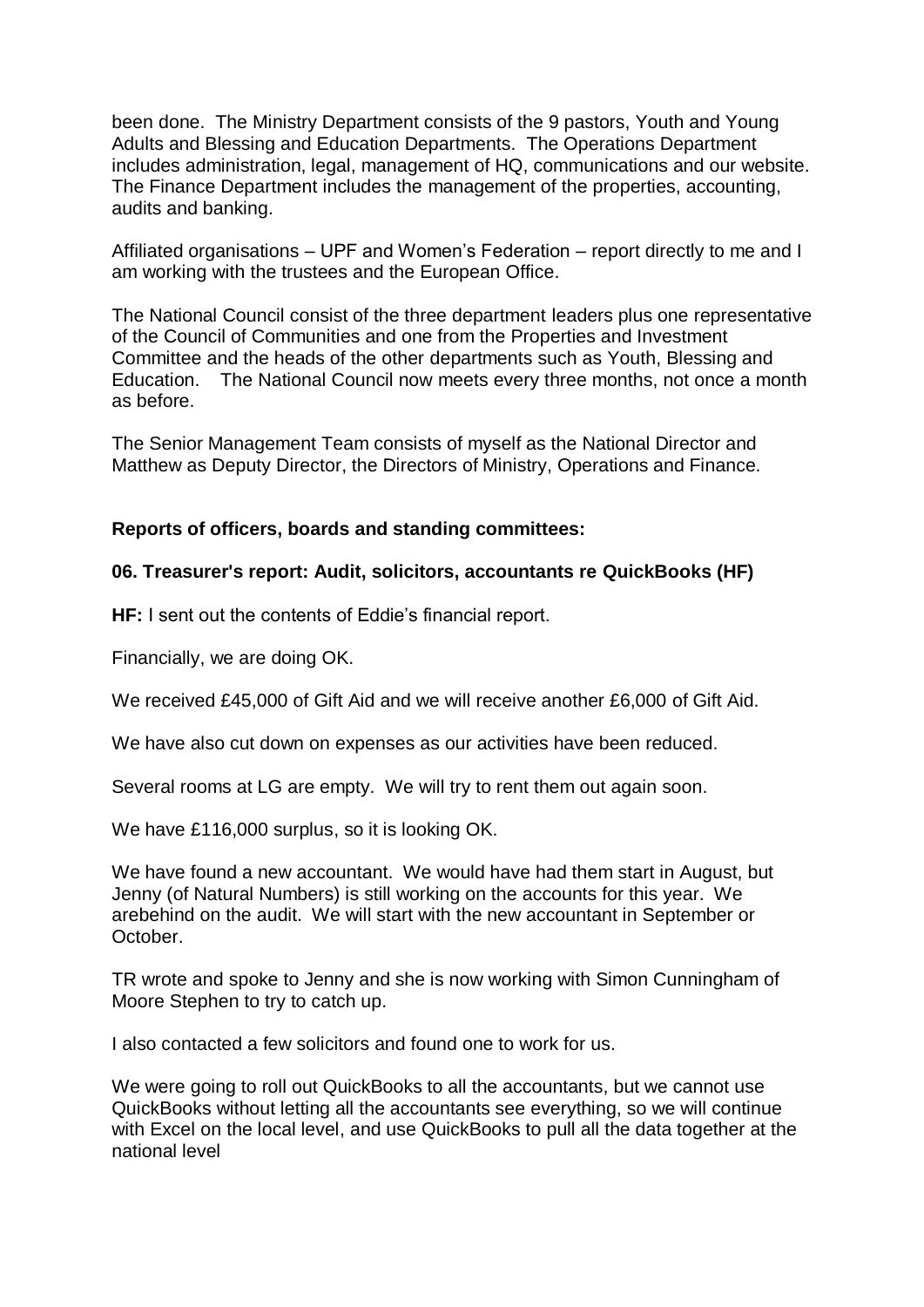**TR:** If you add up UPF and Women's Federation expenditure, this accounts for a third of our total expenditure, how is this being accounted for?

**HF:** UPF and WFWP need to give us a breakdown of how they spent the money we gave them as they are an independent charity now.

**Action Point:** HF to checkSylvia to make sure that they do so.

**JH:** UPF and WFWP should write a proposal to us, so that we can see if what they did matches sup at the end of the year.

**TR:**I need to communicate with MB later on this issue. Everyone who receives money from us should make a report with a financial breakdown. Then, we can decide whether to give them a grant the next year or not.

**Action Point:** TR to communicate with MB to get reports for WFWP and UPF with a financial breakdown.

**MB:** We were hoping to complete the audit on time. However, the auditor could not get in touch with Jenny. Therefore, we should ask the Charity Commission for an extension due to Covid-19.

**Action Point:** HF to email the Charity Commission and ask for an extension.

### **07. Secretary's report: annual report (GS)**

**GS:**The Annual Report is finished.

#### **Reports of special committees:**

## **08. Corporate charity status special committee (on hold) (TR)**

**TR:** Nothing to report.

#### **Unfinished business:**

#### **09. Our position on sex education (originally AJ) – shelve?**

**TR: Motion:** to shelve making a written statement on sex education.

Seconded by: HF

Unanimous vote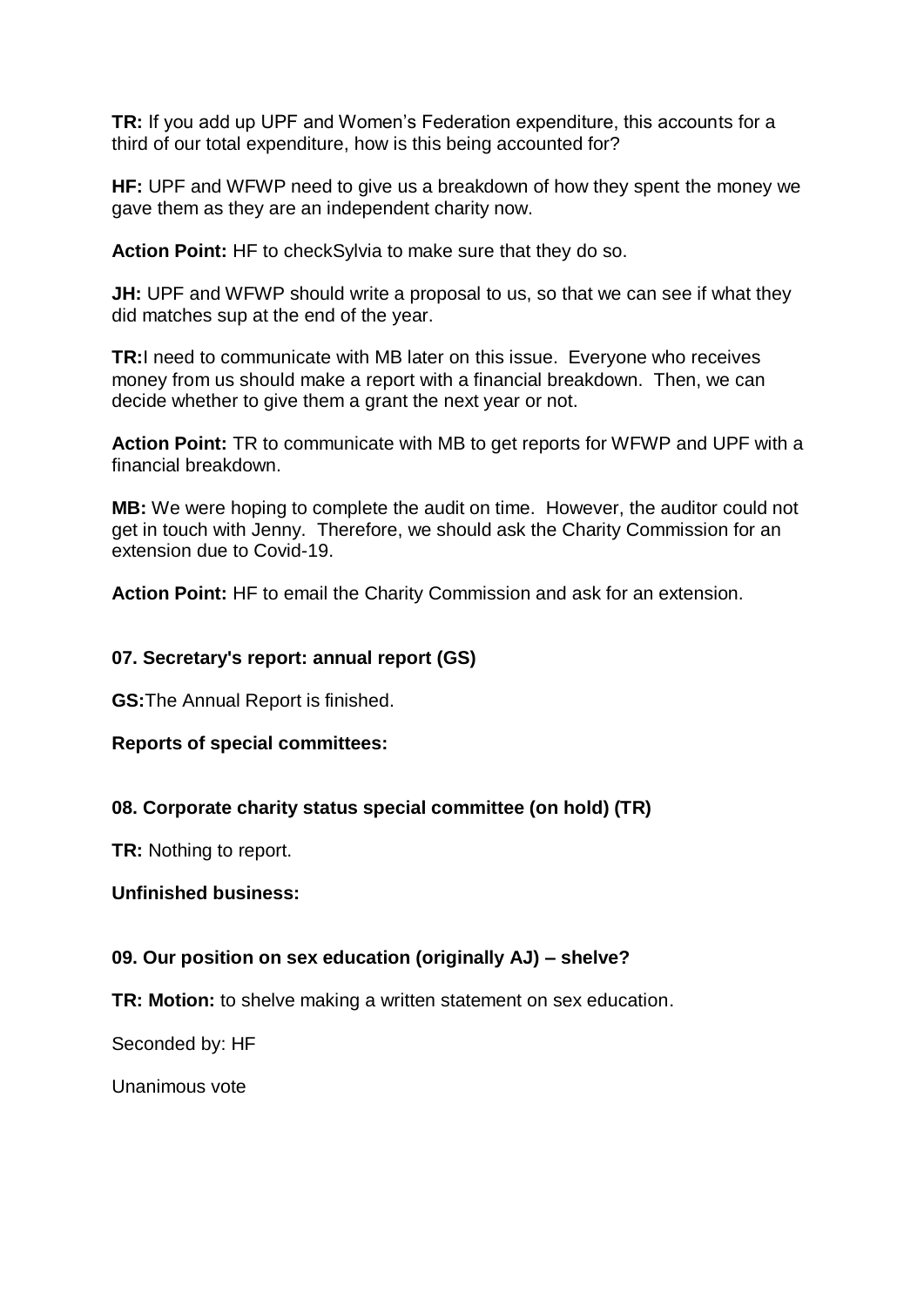#### **10. Opening a new bank account (HF)**

We are looking at Metro Bank. They are offering the same £6,000 incentive and they have sent us their terms and conditions.

Sylvia was concerned that we have all of our money in the same bank.

**GS:** we should only have up to £80,000 in each account so that it is protected by the government's guarantee.

**TR: Motion:** The trustees are agreed that we should open an account with Metro Bank with Sylvia Lau, Tom O'Connell, Huey Er Fisher and Michael Balcomb operating the account, with two signatories.

Seconded by: HF

Unanimous vote

#### **Check on action points from the last meeting:**

**AJ:** "Would we be covered for activities in the community if we start new activities?" (TR)

**Zurich:** "The answer to this is yes we can potentially cover new activities such as yoga and dance (providing your employed instructor is suitably qualified), but as with all new activities they'd need to be declared to us fully and on some occasions an additional premium may need to be charged. If the instructor is self-employed with their own insurance, then it is not necessary to declare this to us. However, I cannot personally confirm that we'd cover the liabilities in connection with a martial arts class; all contact sports need to be referred to a more senior underwriter than myself for approval. There are also caveats with martial arts such as no member to member cover that cannot be changed."

**TR:Motion:** that each region ensures that all instructors are insured.

Seconded by: HF

Unanimous vote

**TR:** Charities which use our building are automatically insured as long as they are not doing extreme sports.

**MB:** There are a whole raft of Covid-19 instructions, i.e. cleaning stations, wearing masks etc. We are insured as long as we meet the guidelines.

**HF:**Who will make sure that they are following the guidelines in Scotland and Wales?

**MB:** Chris Jones will visit all the properties in Scotland to check.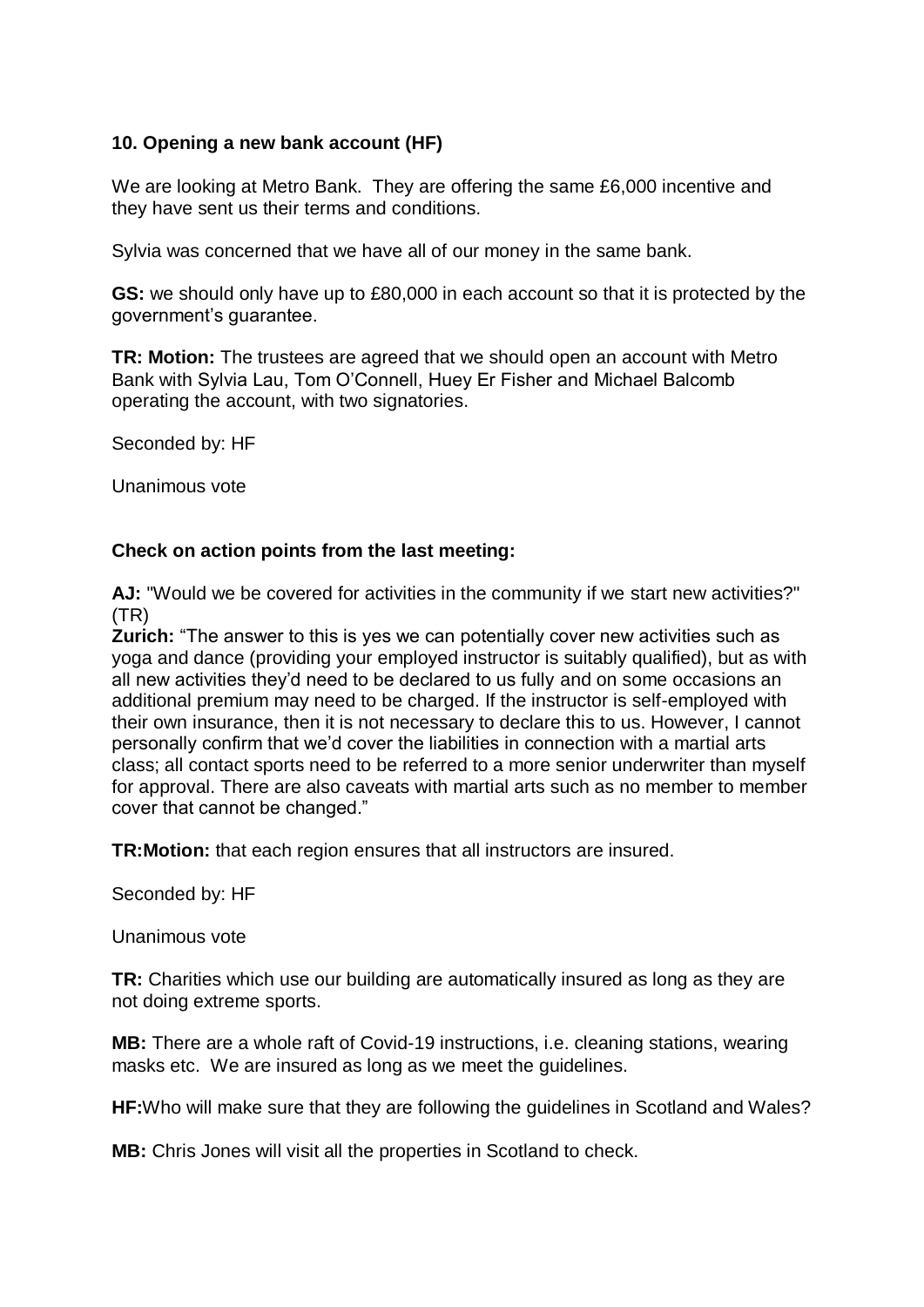**TR:** I have prepared a summary of a 17-page document of government guidelines. TR distributes copies to all present.

#### **New business**

#### **11. Gary Raccuja and Daniel Pollitt: selling a plot of land owned by FFWPU for purpose of building a Sustainable Blessed Community (TR/Gary Raccuja)**

Gary Raccuja made a presentation to the trustees of his proposal to create a Sustainable Blessed Community on a parcel of land at the farm in Stanton Fitzwarren.

**TR: Motion:** the trustees support the aims of the SBC project

Seconded by: HF

Unanimous vote

**TR: Motion:** that the trustees are willing to entertain a full proposal of selling a plot of land owned by FFWPU for the Sustainable Blessed Community (SBC) project, providing the relevant restrictive covenants are put in place.

Seconded by: HF

Unanimous vote

#### **12. Passing of Andy Johnson 25th May 2020 (TR)**

The trustees are very saddened by the sudden passing of Andy Johnson. We want to record our appreciation of his valuable contribution to this committee over the time of his tenure and send our sincere condolences to his family.

**13. Solar farm progressing: planning permission granted, Option agreement re-signed by TR and HF (replacing Eddie Hartley), deed of variation signed for two other solar farms to allow for a third solar farm to operate nearby (TR)** 

**TR:**The land next to the solar farm can be used under a deed of variation.

#### **14. Keeping docs on personal computers – propose action to change this and create HQ based/centralised datacentre with cloud backup (TR)**

**MB:** Tom will present a couple of alternatives.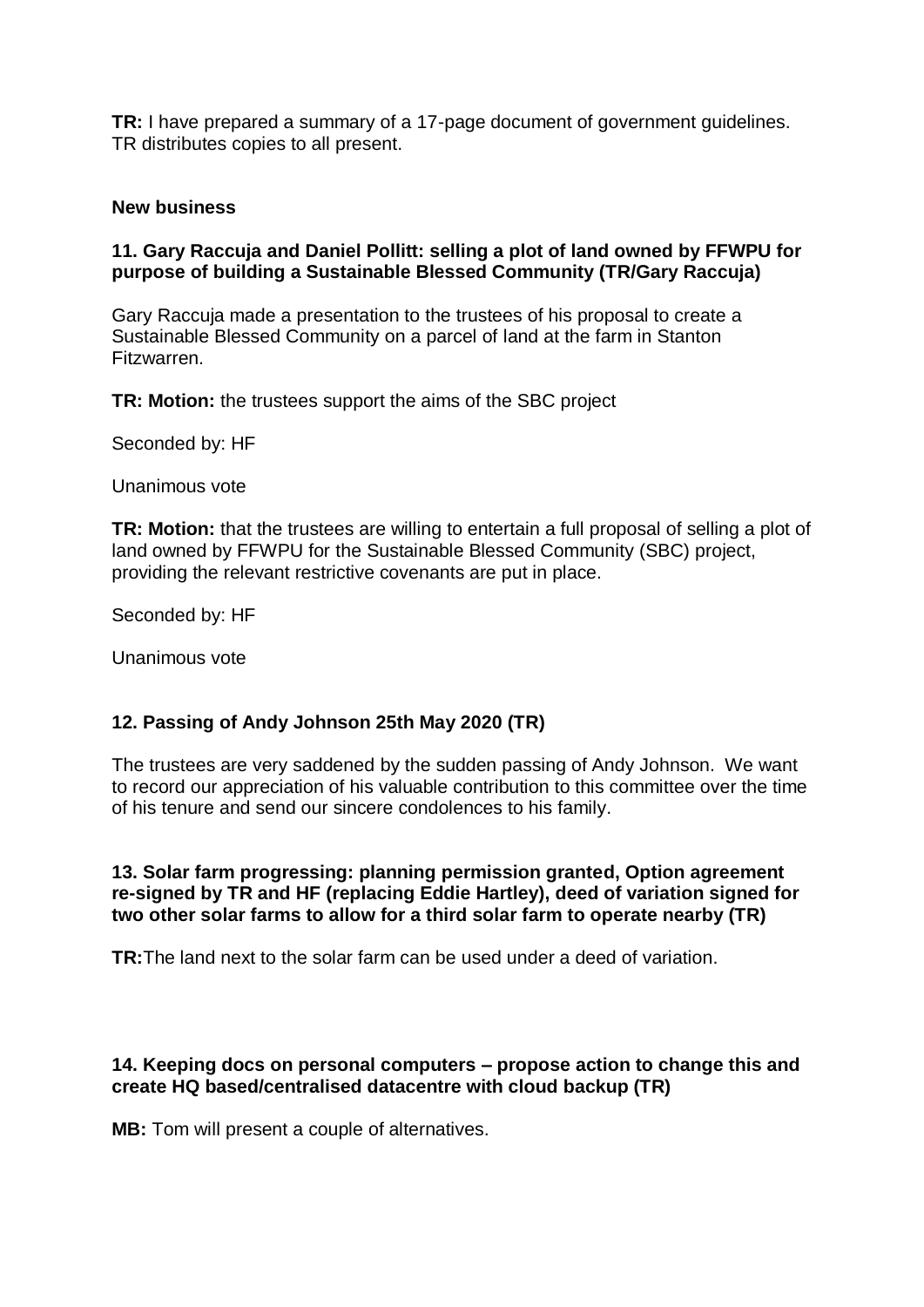**Action Point:** MB to oversee creation of an HQ-based centralised data centre with cloud backup and remote access for employees and trustees.

## **15. Changing Land registry details again (AJ's passing) (TR)**

**TR:** The Land Registry details will need to be updated again in light of the passing of Andy Johnson.

## **16. Status of the strategic plan, what are the key aims now? (MB)**

**MB:** the delivery method has changed in a big way, but the objectives have not changed.

Department leaders have to complete budget requests by 1021.

## **17. Whether to instruct communities to have a permanent base (MB)**

**MB:** Bromley has used LH, but not anymore.

Each community should eventually have a permanent base. However, Covid-19 has changed many things.

We might be able to free up some money to support this.

**MB:** Under what conditions would the trustees be willing to support a community to buy a place?

What would we be looking for? A physical base shouldn't just be for us.

**MB:** there are public funds available as well.

In the major cities of Britain, there should be a base that provides support for the community.

**HF:** we should partner up with other community groups.

**MB:** the reason I mention it to the trustees is that Bromley will need a new venue.

**TR: Motion:** To set up a small working group to decide under what conditions the trustees would be willing to support a community to buy a place.

Seconded by: HF Unanimous vote